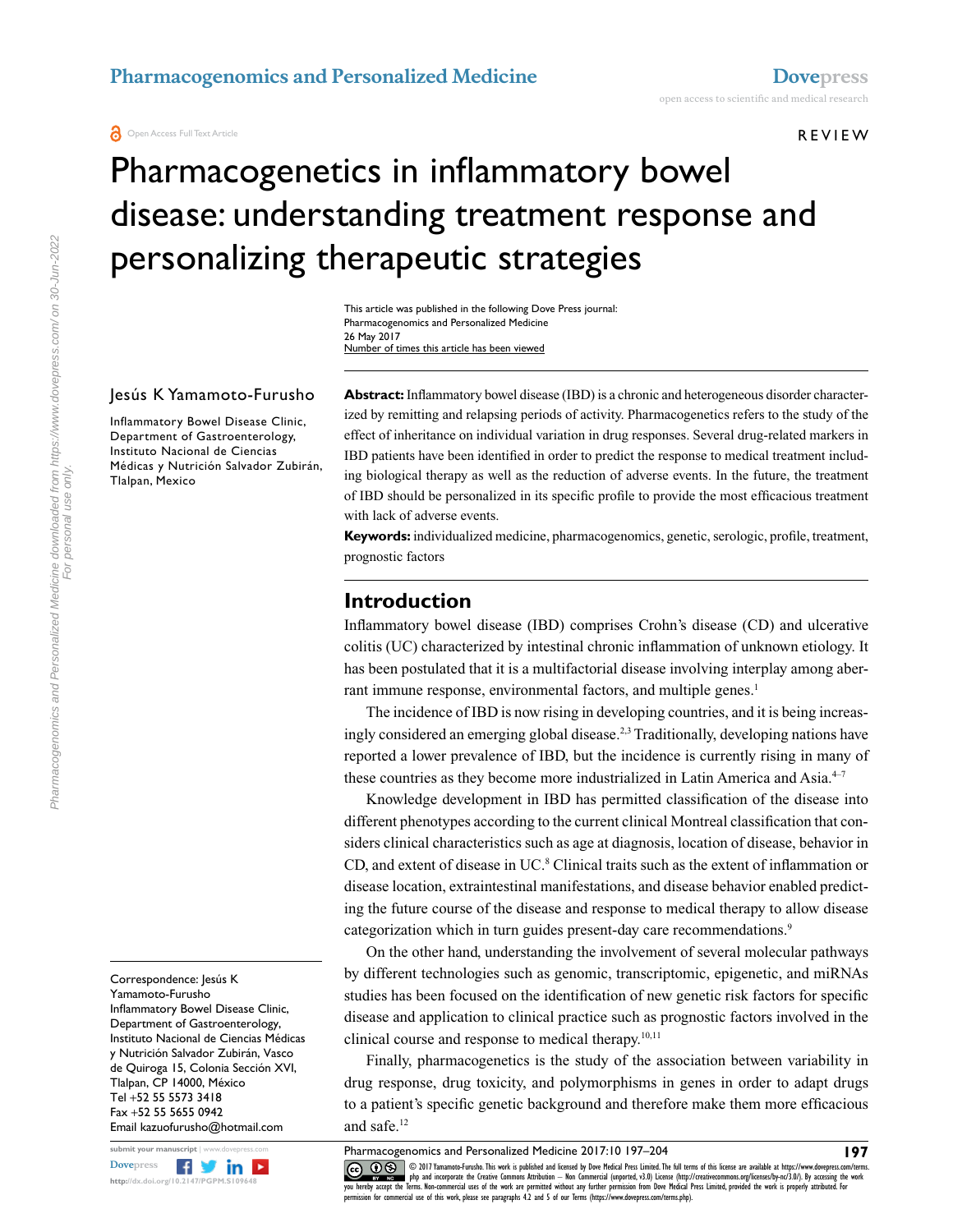The vast heterogeneity of IBD patients has motivated a comprehensive evidence-based search of novel biomarkers for appropriate patient stratification that accounts for the interindividual differences in severity, drug efficacy, side effects, or prognosis and would help guide clinicians in the management of patients with IBD and represents a major step toward personalized medicine.<sup>13</sup>

This study aimed to review the role of pharmacogenetics in the potential selection of personalized treatment in patients with IBD in the future.

Several drug-related markers classified according to pharmacological groups with clinical utility in patients with IBD are described below and summarized in Table 1.

## **Pharmacogenetics in IBD treatment** Mesalazine (5-aminosalicylic acid [5-ASA])

Mesalazine constitutes the first line of treatment for induction and maintenance of remission in UC. It appears to act locally on colonic mucosa and reduces inflammation through a variety of anti-inflammatory processes by the activation of γ-form peroxisome proliferator-activated receptors (PPAR-γ). PPAR-γ has a role in the regulation of intestinal inflammation and is highly expressed in the colon, where epithelial cells and macrophages are the main cellular sources of this nuclear receptor.<sup>14</sup>

A study showed decreased gene expression of PPAR-γ in colonic biopsies of patients with active UC and its expression was negatively correlated with severity of endoscopic disease activity.<sup>15</sup>

In another study, the PPAR alpha gene expression was significantly decreased in patients with active UC compared with remission UC group (*P*=0.001) and normal controls  $(P=0.001)$ . Yamamoto-Furusho et al<sup>16</sup> found that low gene expression of PPAR alpha in colonic mucosa is associated with high risk of UC activity (*P*≤0.0001, odds ratio [OR]=22.6). They observed an increase of PPAR alpha expression in patients with UC who were treated with 5-aminosalicylates compared with those who received any other combined therapy (*P*=0.03, OR=0.08). PPAR-γ gene expression was decreased in the active UC group compared with remission UC (*P*=0.001) and control group (*P*=0.001). An increased expression of PPAR-γ gene was associated with mild clinical course of the disease (*P*≤0.001, OR=0.05).16

Heat shock proteins (Hsp) are a family of molecules typically involved in folding, refolding, translocation, and degradation of intracellular proteins under normal and stress conditions.17 Hsp60 and Hsp10 (Hsp60 co-chaperonin) are increased in the affected intestinal mucosa in patients with CD and UC.18

| Pharmacological group | <b>Drug-related markers</b>                                                                                                        | <b>Clinical utility</b>                                                 |
|-----------------------|------------------------------------------------------------------------------------------------------------------------------------|-------------------------------------------------------------------------|
| 5-ASA                 | PPAR- $\alpha$ , PPAR- $\gamma$                                                                                                    | Severity of inflammation in UC                                          |
|                       | Hsp10, Hsp60, and Hsp90                                                                                                            | Response to 5-ASA therapy                                               |
| Corticosteroids       | <b>MDRI</b>                                                                                                                        | Response to medical treatment                                           |
|                       | $GR\beta$                                                                                                                          | Nonresponder to steroids                                                |
|                       | RN6/2 GG (rs315951) and IL-1B-511 CC (rs16944)<br><b>SNPs</b>                                                                      | Steroid dependent                                                       |
|                       | IL-18 mucosal expression                                                                                                           | Responder to steroids                                                   |
| Thiopurines           | <b>TPMT</b> mutant alleles                                                                                                         | TPMT deficiency associated with adverse events<br>(myelotoxicity)       |
|                       | HLA-DQA1*02:01-HLA-DRB1*07:01 haplotype                                                                                            | Associated with adverse event (pancreatitis)                            |
|                       | Deletion of GST polymorphisms                                                                                                      | Lack of adverse event                                                   |
|                       | TPMT activity, 6-TGN, 6-MMP levels                                                                                                 | Adjust dose and therapeutic levels for reducing the risk<br>of toxicity |
| Anti-TNF therapy      | Caspase-9 TT genotype and Fas ligand-843 CC/CT<br>genotype                                                                         | Responder to anti-TNF therapy                                           |
|                       | ATG16LI TT genotype                                                                                                                | Responder to adalimumab                                                 |
|                       | IL-23R SNPs: AA genotype for rs1004819,<br>rs10889677, and rs11209032, GG genotype for<br>rs2201841, and CC genotype for rs1495965 | Responders to infliximab                                                |
|                       | IL-IRN (rs4251961) allele C                                                                                                        | Poor responder to anti-TNF therapy                                      |
|                       | Measurement of anti-TNF serum levels and drug<br>antibodies                                                                        | Optimize anti-TNF treatment and identify<br>nonresponders               |
| Anti-integrin therapy | Granzyme A and $\alpha$ E integrin gene and protein expression                                                                     | Responders to etrolizumab                                               |

**Table 1** Drug-related markers in inflammatory bowel disease

**Abbreviations:** SNPs, single nucleotide polymorphisms; PPAR, peroxisome proliferator-activated receptors; 5-ASA, 5-aminosalicylic acid; IL, interleukin; Hsp, heat shock protein; MDR, multidrug resistant; TNF, tumor necrosis factor; GRβ, glucocorticoid receptor β; TPMT, thiopurine methyltransferase; HLA, human leukocyte antigen; GST, glutathione-S-transferase; 6-TGN, 6-thioguanine nucleotide; 6-MMP, 6-methylmercaptopurine; ATG16L1, autophagy-related 16-like 1; UC, ulcerative colitis.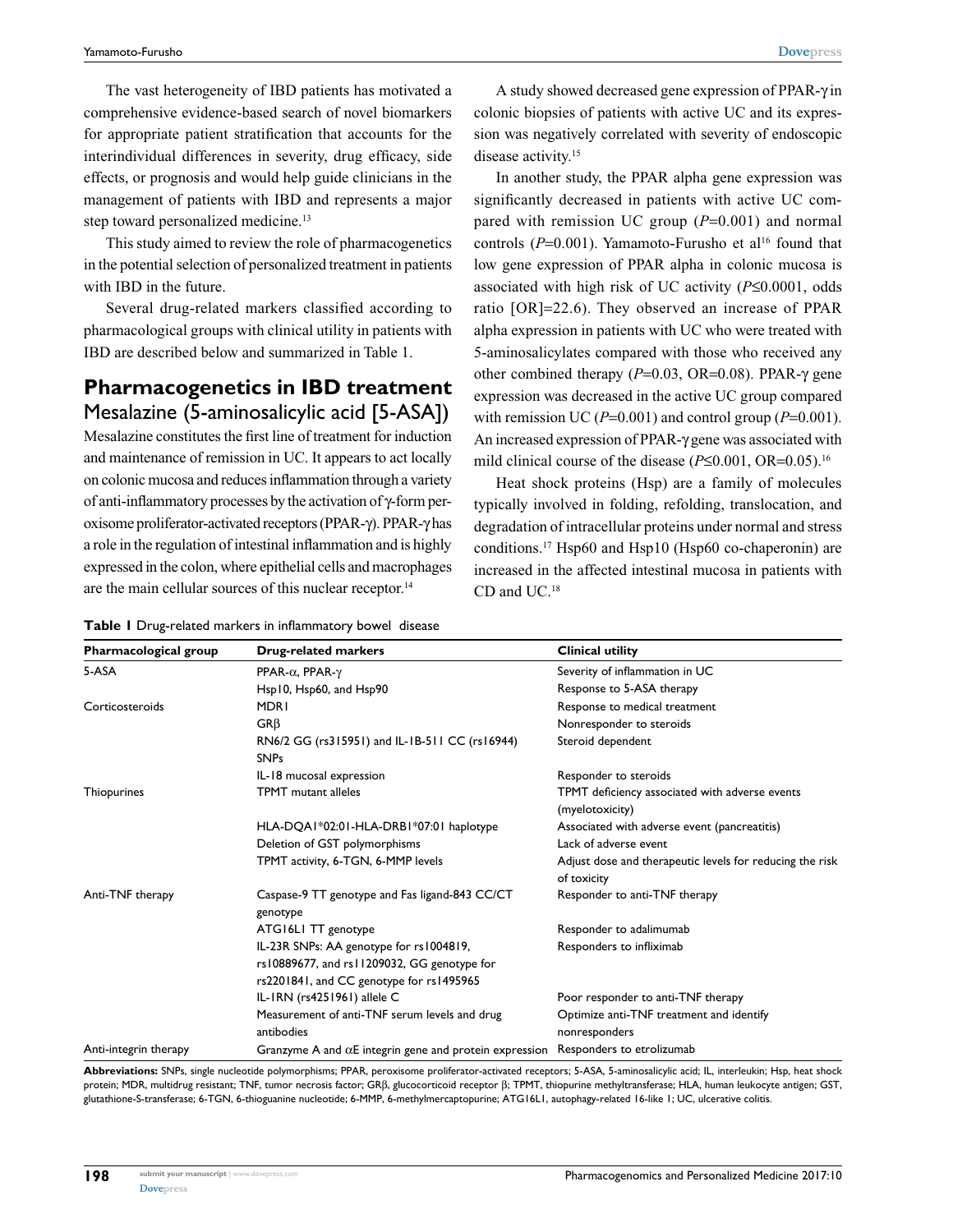A study demonstrated that mucosal Hsp60 levels in UC patients decrease after therapy with either mesalazine alone or mesalazine plus probiotics. They also demonstrated that Hsp90 levels are elevated in colonic mucosa from UC patients, both in epithelium and lamina propria.19 Treatment with 5-ASA plus probiotics reduced the Hsp90 levels in the lamina propria, while 5-ASA alone did not have any effect and a linear correlation was also reported between Hsp90 and CD4 levels in lamina propria in UC patients at both diagnosis and 6 months after 5-ASA only therapy.20

## **Corticosteroids**

Corticosteroids constitute the second line of therapy in patients who fail to respond to the maximal dose of mesalazine or present moderate-to-severe disease activity of IBD. The mechanism of action of corticosteroids is based on the inhibition of T-cell activation and the production of proinflammatory cytokines.

A review has proposed different markers associated with steroid therapy outcomes in patients with IBD.<sup>21</sup> The moststudied molecule is the multidrug-resistant (MDR1) gene code for a drug efflux pump P-glycoprotein-170 (permeability glycoprotein or Pgp), which is expressed on the apical surface of lymphocytes and intestinal epithelial cells. Its function comprises active transportation of toxins and drugs out of target cells.22 Pgp and MDR expression have been shown to be significantly higher in CD and UC patients requiring surgery due to failure of medical therapy.<sup>23</sup> On the other hand, MDR1 expression on colonic biopsies decreased in patients with active UC compared to UC patients in remission and the normal control group (*P*=0.034 and 0.002, respectively). However, in this study, the relevant finding was that the medical treatment response and long-term remission were associated with high gene expression of MDR1 (*P*=0.009 and  $0.002$ , respectively).<sup>24</sup>

Other studies have reported an increased expression of glucocorticoid receptor β in 83% of the patients with steroidresistant UC compared to only 9% in steroid-responsive patients and 10% in healthy controls.<sup>25,26</sup>

Yamamoto-Furusho et al<sup>27</sup> found a significant association between RN6/2 GG (rs315951) and interleukin (IL)-1B-511 CC (rs16944) genotypes and the presence of steroid dependence in UC patients (p corrected=0.0001, OR=15.6 and pC=0.008, OR=4.09, respectively).

A previous study identified several predictor gene panels containing genes involved in immune mechanisms (PTN, OLFM4, LILRA2, CD36), autophagy, or GC response (STS, MDM2) with potential value to predict GC response and need of surgery as well as with diagnostic value for IBD patients.<sup>28</sup> Villeda-Ramirez et al<sup>29</sup> showed that IL-18 mRNA expression was significantly increased in the mucosa of patients with active and remission UC compared to the healthy control group ( $P=0.006$  and 0.007, respectively). The high gene expression of IL-18 was associated with the use of steroids (*P*=0.04).

#### Thiopurines

Immunomodulator drugs have become the mainstay of IBD with proven efficacy in reducing relapses, permitting steroid withdrawal, and closing fistulas.<sup>30</sup>

Thiopurines such as azathioprine (AZA) and 6-mercaptopurine (6-MP) are usually used in patients with corticosteroid dependence or resistance and combined with tumor necrosis factor (TNF) therapy. The gene encoding thiopurine methyltransferase (TPMT) is located on chromosome 6 (6p22.3) and contains 10 exons. Two wild-type alleles (TPMT\*1 and \*1S) and 20 mutant alleles (TPMT\*2, \*3A, \*3B, \*3C, \*3D, \*4, \*5, \*6, \*7, \*8, \*9, \*10, \*11,\*12, \*13, \*14, \*15, \*16, \*17, \*18) are responsible for TPMT deficiency.31,32 The distribution of TPMT mutant alleles differs significantly among ethnic populations. TPMT\*3A (3.2%–5.7%) is the most occurring mutant allele in white populations, followed by TPMT\*2 (0.2%–0.5%) and TPMT\*3C (0.2%–0.8%), accounting for the vast majority  $($ >95%) of mutant alleles.<sup>33-36</sup> In Asian and African populations, however, TPMT\*3C is the most frequent mutant allele.37,38

A genome-wide association study found a 2.59-fold risk of pancreatitis in IBD patients taking thiopurines who had the single nucleotide polymorphism rs2647087 within the human leukocyte antigen (HLA)-DQA1\*02:01-HLA-DRB1\*07:01 haplotype.<sup>39</sup>

Traditionally, AZA and 6-MP are initiated at a low dose and then gradually increased to a full therapeutic dose of 2.0–2.5 and 1.5 mg/kg/day, respectively; however, this strategy requires tight monitoring in order to detect adverse events such as myelotoxicity and hepatotoxicity. This strategy has been replaced by an approach based on the assessment of TPMT phenotype or activity as shown in Table 1. TPMT testing is recommended before initiating AZA or 6-MP therapy for IBD to decrease the risk of leukopenia. For patients who have absent or low TPMT, activity leading to elevated 6-thioguanine nucleotide (6-TGN) concentrations during thiopurine therapy is significantly associated with an increased risk of development of bone marrow suppression.40 In patients with very high TPMT, activity develops suboptimal 6-TGN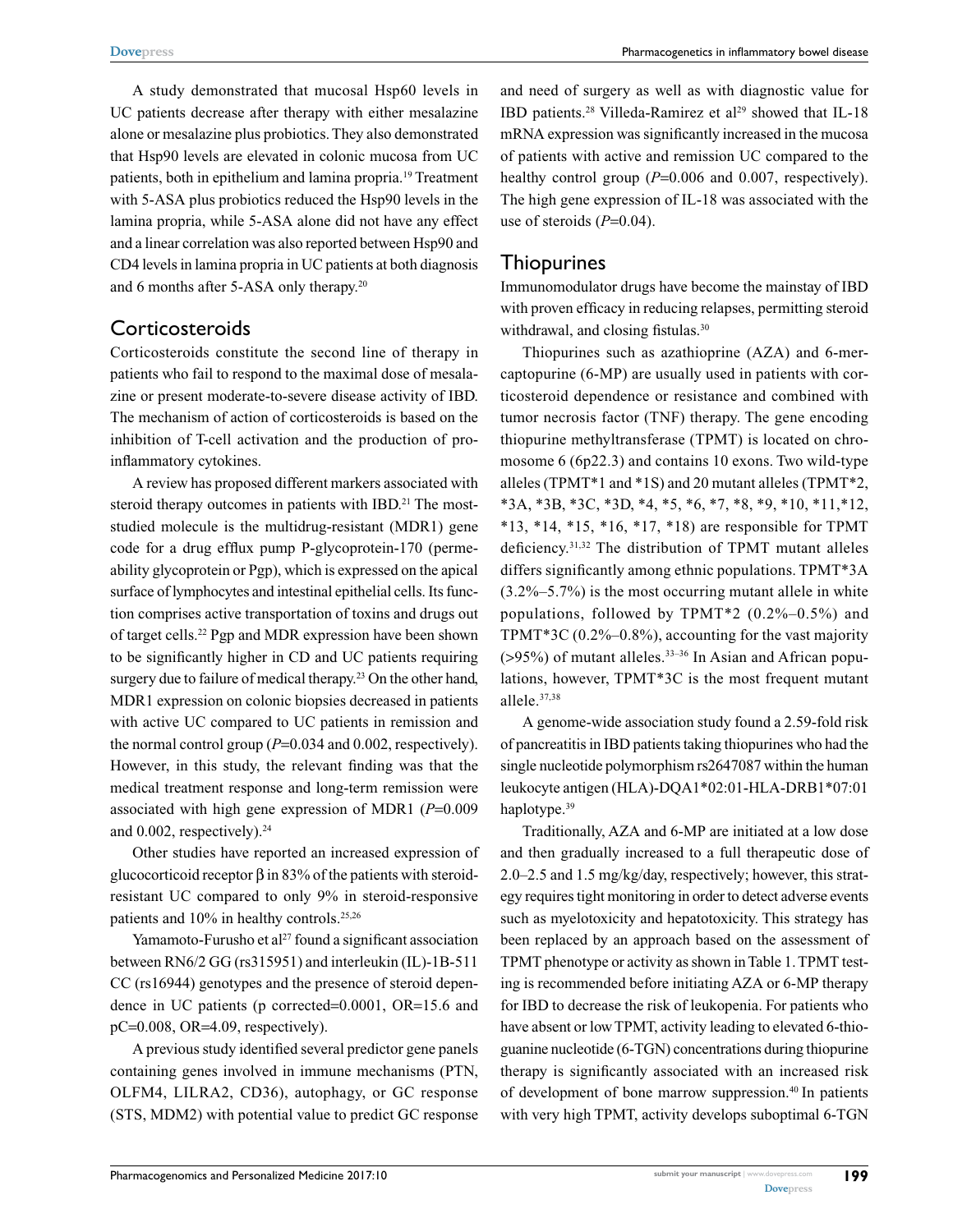concentrations, which have been associated with treatment failure.<sup>41</sup> Population studies have shown that the distribution of TPMT activity is trimodal: 0.3% of the population have low-to-absent activity, 11% have intermediate activity, and 89% inherit normal-to-high enzyme activity.42–44

A review by Stocco et al<sup>45</sup> has reported the role of enzyme glutathione-S-transferase (GST) genetic polymorphisms which may influence decreased sensitivity to AZA. Some studies have found that the frequency of GST-M1 deletion was significantly lower in patients who developed an adverse event in comparison to patients who tolerated AZA treatment with no adverse event.<sup>46-48</sup>

On the other hand, measurement of the thiopurine metabolites, 6-TGN and 6-methylmercaptopurine (6-MMP), is useful in clinical practice. Several studies have demonstrated that 6-TGN levels > 230 pmol/8×10<sup>8</sup> red blood cells (RBCs) are associated with increased efficacy.49,50 However, supra-therapeutic levels, generally >400 pmol/8×10<sup>8</sup> RBCs, are associated with an increased risk of myelosuppression.<sup>51</sup> 6-MMP can be measured to predict the risk of hepatotoxicity; levels >5,700 pmol/8×108 RBCs carry a 3-fold risk of hepatotoxicity.<sup>52</sup>

#### Anti-TNF therapy

Anti-TNF- $\alpha$  drugs are indicated in patients with moderateto-severe IBD who do not tolerate or respond to conventional therapies. The use of anti-TNF therapy has improved several outcomes in patients with IBD such as better quality of life, reduction of surgeries and hospitalizations, steroid free remission, mucosal healing, and others. However, one third of the patients do not respond to anti-TNF treatment.

Several studies have focused on studying genetic markers that may predict individual response to anti-TNF therapy.53 In luminal CD, the response rate to anti-TNF therapy was 74.7% in patients with Fas ligand (FASLG) -843 CC/CT genotype compared to a response rate of 38.1% in patients with the TT genotype (OR=0.11; 95% confidence interval [CI]=0.08–0.56, *P*<0.01). On the other hand, patients with caspase-9 TT genotype responded to anti-TNF therapy, in contrast to 66.7% of patients with the CC and CT genotypes (OR=1.50; 95% CI=1.34–1.68, *P*=0.04). Another variant in FASLG, rs763110, was able to predict the therapeutic response to infliximab in patients with fistulizing CD at week 10.54 A Japanese study reported that GG genotype of FCGR3A had a better response to anti-TNF therapy at week 8 in CD patients.<sup>55</sup>

Autophagy-related 16-like 1 (ATG16L1) is an autophagyrelated gene that processes intracellular bacteria and is expressed in intestinal epithelial cell lines. ATG16L1 TT genotype for rs10210302 responded better to adalimumab after 12, 20, and 30 weeks of treatment compared to the CC genotype in CD patients.56

The cytokine IL-23 is involved in the pathogenesis of IBD. Several genetic variants in IL-23R have been associated with response to infliximab in patients with moderate-to-severe UC at week 14. For instance, AA genotype for rs1004819, rs10889677, and rs11209032, GG genotype for rs2201841, and CC genotype for rs1495965 in IL-23R gene increased the probability to respond to infliximab. However, GG genotype for rs7517847 and rs11465804, CC genotype for rs10489629, and AA genotype for rs1343151 in IL-23R decreased the probability to respond to this drug.<sup>57</sup> Bank et al found that the TC/CC genotype for rs10499563 in IL-6 and the GA/AA genotype had a better response to anti-TNF but the effect of IL-1RN (rs4251961) allele C was associated with poorer response to anti-TNF therapy.58

In some patients who had a genetically increased MD-2 level (rs11465996) and TNFRSF1A (TNFR1) expression (rs4149570) and genetically determined decreased TNFAIP3 (A20) expression (rs6927172), IL-1β (rs3804099 and rs4848306), IL-6 (rs3804099 and rs10499563), IL-17 (rs2275913), and interferon-γ (rs2430561) levels were associated with beneficial response among patients with IBD. Fujino et al<sup>59</sup> found mRNA expression and serum levels of IL-17 to be increased in patients with IBD and suggested that IL-17 might be associated with altered immune and inflammatory responses in the intestinal mucosa.

Therapeutic drug monitoring (TDM) and measurement of antidrug antibodies (ADAs) for anti-TNF agents have been useful in clinical practice to optimize the efficacy of biologics and minimize adverse events (Figure 1). TDM has been best studied

| Add immunomodulator                        | Add immunomodulator                           |
|--------------------------------------------|-----------------------------------------------|
| Switch to a biologic of<br>different class | Switch to different anti-TNF<br>agent         |
| Switch to a biologic of<br>different class | Verify adherence<br>Intensify anti-TNF dosing |
| Surgery                                    |                                               |

#### Anti-TNF drug serum levels

–

+

**Figure 1** Optimization of anti-TNF agents according drug serum levels and antidrug antibodies

**Abbreviation:** TNF, tumor necrosis factor.

Antibodies against Anti-TNF

Antibodies against Anti-TNF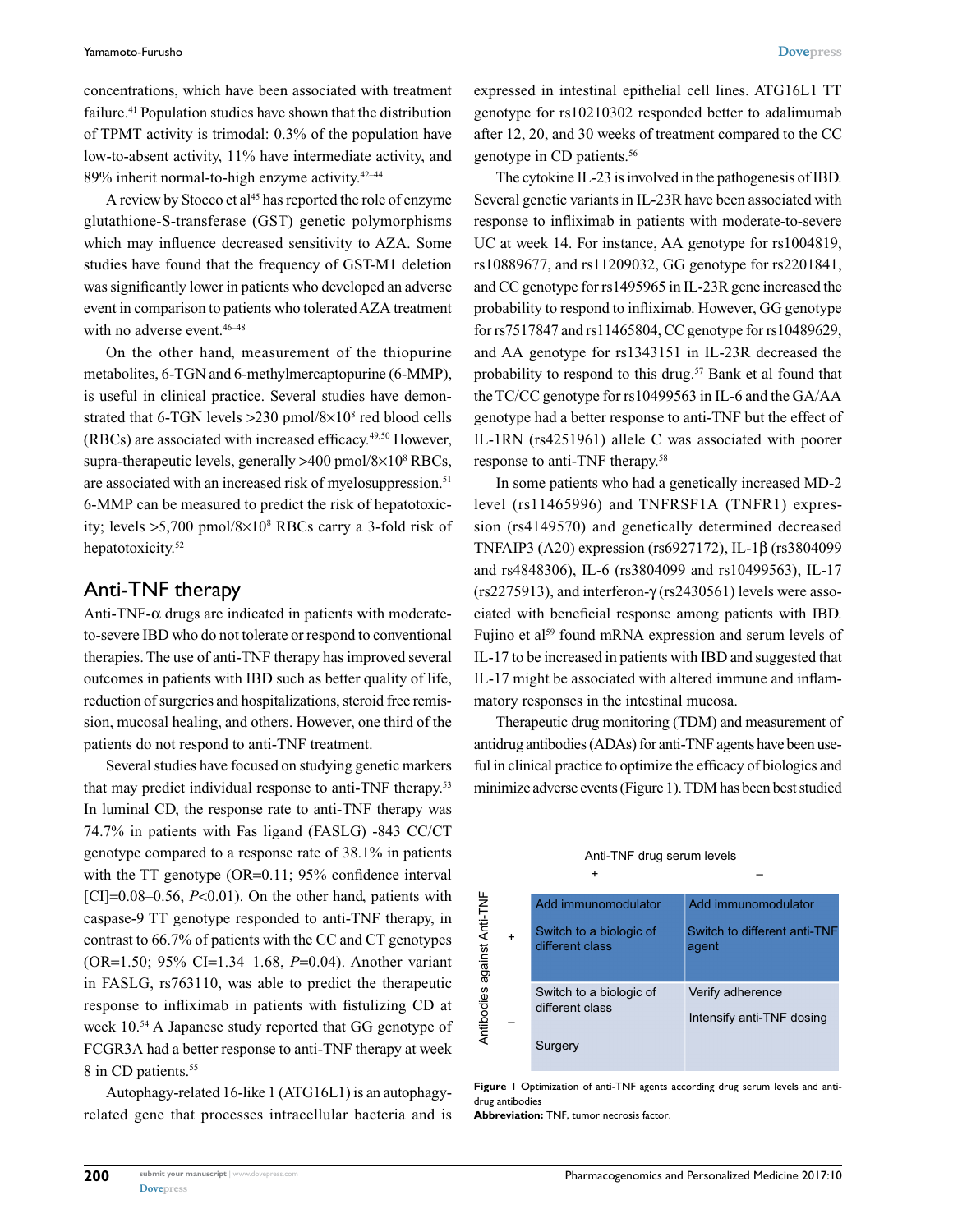for infliximab and adalimumab including the measurement of both drug and antibodies to infliximab (ATIs) or antibodies to adalimumab (ATAs). Several studies have reported concentrations predictive of response ranging from 1.4 to  $12.0 \mu g/mL$ .<sup>60–63</sup> For adalimumab, cutoffs predictive of mucosal healing range from 4.9 to 7.5  $\mu$ g/mL.<sup>64,65</sup> Low levels of anti-TNF agents are associated with developing ADAs and preceded the formation of ATIs and ATAs66,67 and these are implicated in the increased drug clearance of anti-TNF agents related with lower serum drug levels as well as active disease and loss of response. $68,69$ 

## Anti-integrin therapy

Etrolizumab is a monoclonal antibody against  $β<sup>7</sup>$  integrin subunit that has shown efficacy in patients with moderateto-severe UC. A study evaluated biomarkers in the colonic mucosa such as granzyme A and integrin  $\alpha^E$  measured by gene and protein expression levels; both markers were found to be associated with clinical response and mucosal healing in UC patients treated with etrolizumab.<sup>70</sup>

## Microbiota

A potential link between genetics and the microbiome has been documented in patients with IBD. Some studies have shown the effect of NOD2 mutations associated with increased numbers of mucosa-adherent bacteria<sup>71</sup> and decreased transcription of the anti-inflammatory cytokine IL-10.<sup>72</sup>

IBD patients with NOD2 and ATG16L1 have significant alterations in the structure of their gut microbiota, including decreased levels of *Faecalibacterium* and increases in *Escherichia*. 73 Individuals homozygous for loss-of-function alleles for fucosyltransferase 2 are "nonsecretors," who do not express ABO antigen on the gastrointestinal mucosa and bodily secretions. Nonsecretors are at increased risk for CD28 and exhibit substantial alterations in the mucosa-associated microbiota.74

Several studies have shown specific taxonomic shifts in IBD patients. *Enterobacteriaceae* are increased in IBD patients.75 *Escherichia coli*, particularly adherent-invasive *E. coli* strains, has been isolated from CD biopsies in culturebased studies<sup>76</sup> and is enriched in UC patients.<sup>77</sup> Another type of adherent and invasive bacteria is Fusobacteria. The genus *Fusobacterium* has been found in higher abundance in the colonic mucosa of patients with UC relative to control individuals.78,79

On the other hand, specific groups of gut bacteria may have protective effects against IBD. Bacteroides and *Clostridium* species have been shown to induce the expansion of Treg cells, reducing intestinal inflammation.<sup>80</sup>

Other bacterial species such as *Bifidobacterium*, *Lactobacillus*, and *Faecalibacterium* may protect the host from mucosal inflammation by several mechanisms, including downregulation of inflammatory cytokines<sup>81</sup> or stimulation of IL-10.82 *Faecalibacterium prausnitzii* is a member of the microbiota with anti-inflammatory properties. *F. prausnitzii* has been found depleted in CD biopsy samples concomitant with an increase in *E. coli* abundance,<sup>83</sup> and low levels of mucosa-associated *F. prausnitzii* are associated with higher risk of recurrent CD following surgery.82 Conversely, recovery of *F. prausnitzii* after relapse is associated with maintenance of clinical remission of UC.84

A recent study has shown a microbial signature for CD that identified eight groups of microorganisms including *Faecalibacterium*, *Peptostreptococcaceae*, *Anaerostipes*, *Methanobrevibacter*, *Christensenellaceae*, *Collinsella*, *Fusobacterium,* and *Escherichia*; the signature achieved an overall sensitivity of 80% and a specificity of 94% for the detection of CD versus healthy controls.<sup>85</sup>

Fecal microbiota transplantation (FMT) aims to restore gut microbiota diversity by transferring feces from a healthy donor to a sick patient. To date, FMT has been assessed as a novel therapeutic for UC. A randomized controlled trial reported 24% and 5% of those who received FMT and placebo, respectively, reached clinical remission after 7 weeks. This study identified that those patients who had been recently diagnosed of UC (within the year previous to FMT) had a high rate of clinical remission compared to UC patients with longer disease duration (75% vs 18% respectively).<sup>86</sup>

On the other hand, another study by Rossen et al<sup>87</sup> showed no statistically significant difference in clinical remission between UC patients who received FMT sourced from healthy donors or autologous FMT (their own fecal microbiota), and only 41% of patients who received donor FMT achieved clinical and endoscopic remission. The findings of this study suggest that microbial ecosystems of patients who responded to FMT from a healthy donor increased in the numbers of bacterial species from *Clostridium* clusters.

A detailed assessment of the fecal microbiota taxonomic composition pre- and post-FMT need to be performed in order to identify the responders to FMT in patients with UC. A selective FMT of certain species such as *Bifidobacterium, Lactobacillus,* and *F. prausnitzii* could be effective as personalized treatment in patients with IBD.

In conclusion, the combination of genetic markers with clinical, biochemical, serological, and microbiome data for subgroups of IBD patients might permit individualized risk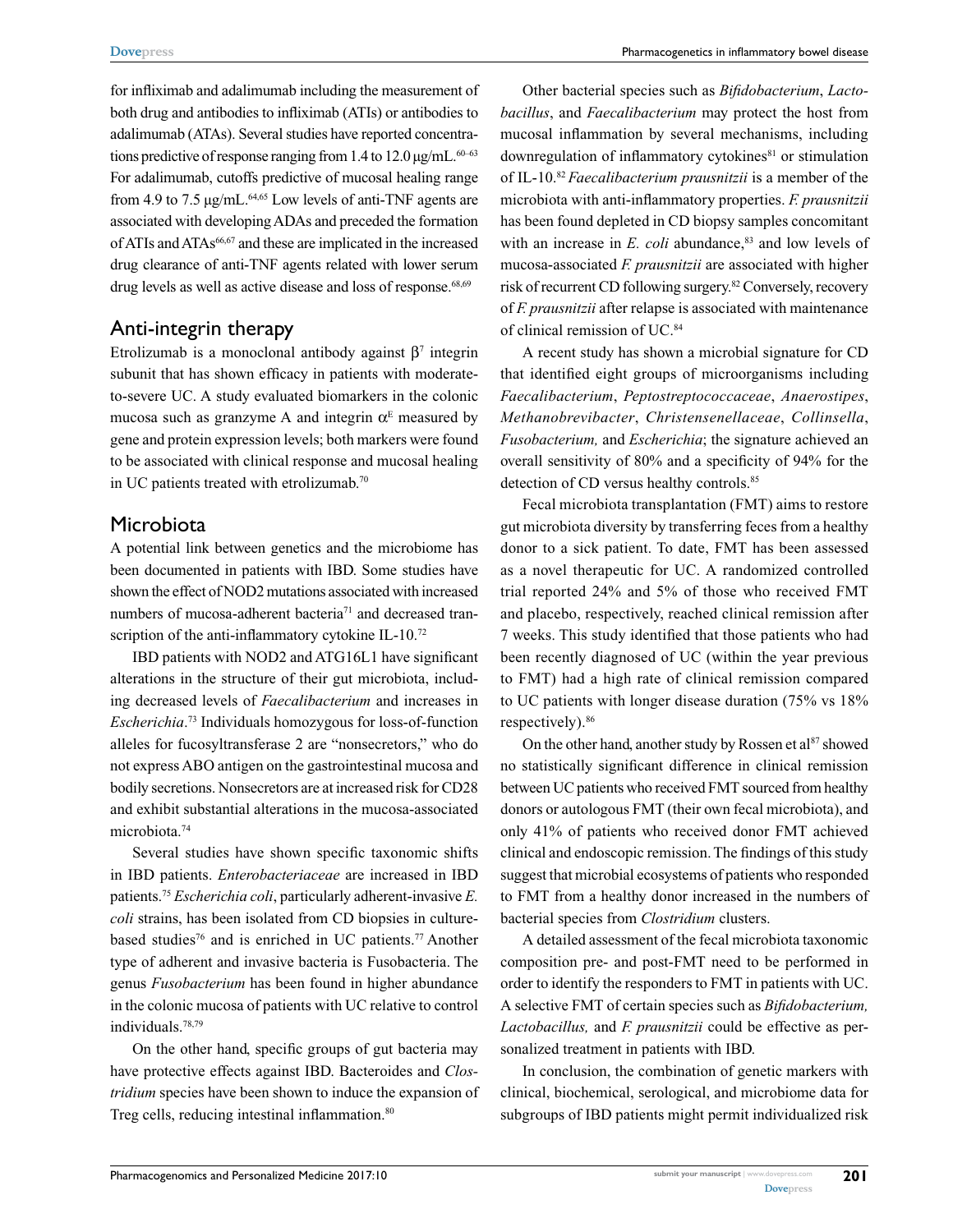stratification and treatment selection to ensure high efficacy of medical treatment with lack of adverse events.

## **Disclosure**

The author has received honoraria from AbbVie, Takeda, Janssen, UCB, Almirall, Pfizer, Novartis, and Danone as speaker, key opinion leader, and member of the advisory board at national and international levels. He is the President of the Pan American Crohn's and Colitis Organization.

#### **References**

- 1. Yamamoto-Furusho JK, Podolsky DK. Innate immunity in inflammatory bowel disease. *World J Gastroenterol*. 2007;13:5577–5580.
- 2. Bernstein CN, Shanahan F. Disorders of a modern lifestyle: reconciling the epidemiology of inflammatory bowel diseases. *Gut*. 2008; 57(9):1185–1191.
- 3. Goh K, Xiao SD. Inflammatory bowel disease: a survey of the epidemiology in Asia. *J Dig Dis*. 2009;10:1–6.
- 4. Torres EA, De Jesús R, Pérez CM, et al. Prevalence of inflammatory bowel disease in an insured population in Puerto Rico during 1996. *P R Health Sci J*. 2003;22:253–258.
- 5. Yamamoto-Furusho JK. Clinical epidemiology of ulcerative colitis in Mexico: a single hospital-based study in a 20-year period (1987–2006). *J Clin Gastroenterol*. 2009;43:221–224.
- 6. Ng SC, Tang W, Ching JY, et al. Incidence and phenotype of inflammatory bowel disease based on results from the Asia-pacific Crohn's and colitis epidemiology study. *Gastroenterology*. 2013;145:158–165.
- 7. Parente JM, Coy CS, Campelo V, et al. Inflammatory bowel disease in an underdeveloped region of Northeastern Brazil. *World J Gastroenterol*. 2015;21:1197–1206.
- 8. Silverberg MS, Satsangi J, Ahmad T, et al. Toward an integrated clinical, molecular and serological classification of inflammatory bowel disease: report of a Working Party of the 2005 Montreal World Congress of Gastroenterology. *Can J Gastroenterol*. 2005;19(Suppl A):5A–36A.
- 9. Gerich ME, McGovern DP. Towards personalized care in IBD. *Nat Rev Gastroenterol Hepatol*. 2014;11:287–299.
- 10. Yamamoto-Furusho JK, Fonseca-Camarillo G. Genetic markers associated with clinical outcomes in patients with inflammatory bowel disease. *Inflamm Bowel Dis*. 2015;21:2683–2695.
- 11. Quetglas EG, Mujagic Z, Wigge S, et al. Update on pathogenesis and predictors of response of therapeutic strategies used in inflammatory bowel disease. *World J Gastroenterol*. 2015;21:12519–12543.
- 12. Kirchheiner J, Fuhr U, Brockmöller J. Pharmacogenetics-based therapeutic recommendations – ready for clinical practice? *Nat Rev Drug Discov*. 2005;4:639–647.
- 13. Katsanos KH, Papadakis KA. Pharmacogenetics of inflammatory bowel disease. *Pharmacogenomics*. 2014;15:2049–2062.
- 14. Lawson MM, Thomas AG, Akobeng AK. Tumour necrosis factor alpha blocking agents for induction of remission in ulcerative colitis [review]. *Cochrane Database Syst Rev*. 2006;3:CD005112.
- 15. Yamamoto-Furusho JK, Peñaloza-Coronel A, Sánchez-Muñoz F, Barreto-Zúñiga R, Domínguez-López A. Peroxisome proliferatoractivated receptor-gamma (PPAR gamma) expression is downregulated in patients with active ulcerative colitis. *Inflamm Bowel Dis*. 2011;17:680–681.
- 16. Yamamoto-Furusho JK, Jacintez-Cazares M, Furuzawa-Carballeda J, Fonseca-Camarillo G. Peroxisome proliferator-activated receptors family is involved in the response to treatment and mild clinical course in patients with ulcerative colitis. *Dis Markers*. 2014;2014:932530.
- 17. Prohászka Z, Füst G. Immunological aspects of heat-shock proteins the optimum stress of life. *Mol Immunol*. 2004;41:29–44.
- 18. Rodolico V, Tomasello G, Zerilli M, et al. Hsp60 and Hsp10 increase in colon mucosa of Crohn's disease and ulcerative colitis. *Cell Stress Chaperones*. 2010;15:877–884.
- 19. Tomasello G, Rodolico V, Zerilli M, et al. Changes in immunohistochemical levels and subcellular localization after therapy and correlation and colocalization with CD68 suggest a pathogenetic role of Hsp60 in ulcerative colitis. *Appl Immunohistochem Mol Morphol*. 2011; 19:552–561.
- 20. Tomasello G, Sciumé C, Rappa F, et al. Hsp10, Hsp70, and Hsp90 immunohistochemical levels change in ulcerative colitis after therapy. *Eur J Histochem*. 2011;55:e38.
- 21. Gabryel M, Skrzypczak-Zielinska M, Kucharski MA, Slomski R, Dobrowolska A. The impact of genetic factors on response to glucocorticoids therapy in IBD. *Scand J Gastroenterol*. 2016;51:654–665.
- 22. Annese V, Valvano MR, Palmieri O, et al. Multidrug resistance 1 gene in inflammatory bowel disease: a meta-analysis. *World J Gastroenterol*. 2006;12:3636–3644.
- 23. Farrell RJ, Murphy A, Long A, et al. High multidrug resistance (P-glycoprotein 170) expression in inflammatory bowel disease patients who fail medical therapy. *Gastroenterology.* 2000;118:279–288.
- 24. Yamamoto-Furusho JK, Villeda-Ramírez MA, Fonseca-Camarillo G, et al. High gene expression of MDR1 (ABCB1) is associated with medical treatment response and long term remission in patients with ulcerative colitis. *Inflamm Bowel Dis*. 2010;16:541–719.
- 25. Honda M, Orii F, Ayabe T, et al. Expression of glucocorticoid receptor beta in lymphocytes of patients with glucocorticoid-resistant ulcerative colitis. *Gastroenterology*. 2000;118:859–866.
- 26. Fujishima S, Takeda H, Kawata S, Yamakawa M. The relationship between the expression of the glucocorticoid receptor in biopsied colonic mucosa and the glucocorticoid responsiveness of ulcerative colitis patients. *Clin Immunol*. 2009;133:208–217.
- 27. Yamamoto-Furusho JK, Santiago-Hernández JJ, Pérez-Hernández N, Ramírez-Fuentes S, Fragoso JM, Vargas-Alarcón G. Interleukin 1β (IL-1B) and IL-1 antagonist receptor (IL-1RN) gene polymorphisms are associated with the genetic susceptibility and steroid dependence in patients with ulcerative colitis. *J Clin Gastroenterol*. 2011;45: 531–535.
- 28. Montero-Meléndez T, Llor X, García-Planella E, Perretti M, Suárez A. Identification of novel predictor classifiers for inflammatory bowel disease by gene expression profiling. *PLoS One.* 2013;8:e76235.
- 29. Villeda Ramírez MA, Mendivil Rangel EJ, Domínguez López A, Yamamoto-Furusho JK. Interleukin-18 upregulation is associated with the use of steroids in patients with ulcerative colitis. *Inflamm Bowel Dis*. 2011;17:E50–E51.
- 30. Dubinsky MC. Azathioprine, 6-mercaptopurine in inflammatory bowel disease: pharmacology, efficacy, and safety. *Clin Gastroenterol Hepatol*. 2004;2:731–743.
- 31. Schaeffeler E, Lang T, Zanger UM, Eichelbaum M, Schwab M. Highthroughput genotyping of thiopurine S-methyltransferase by denaturing HPLC. *Clin Chem*. 2001;47:548–555.
- 32. Schaeffeler E, Fischer C, Brockmeier D, et al. Comprehensive analysis of thiopurine S-methyltransferase phenotype–genotype correlation in a large population of German-Caucasians and identification of novel TPMT variants. *Pharmacogenetics*. 2004;14:407–417.
- 33. Reuther LO, Sonne J, Larsen N, Dahlerup JF, Thomsen OO, Schmiegelow K. Thiopurine methyltransferase genotype distribution in patients with Crohn's disease. *Aliment Pharmacol Ther*. 2003;17:65–68.
- 34. Yates CR, Krynetski EY, Loennechen T, et al. Molecular diagnosis of thiopurine S-methyltransferase deficiency: genetic basis for azathioprine and mercaptopurine intolerance. *Ann Intern Med*. 1997;126: 608–614.
- 35. Ansari A, Hassan C, Duley J, et al. Thiopurine methyltransferase activity and the use of azathioprine in inflammatory bowel disease. *Aliment Pharmacol Ther*. 2002;16:1743–1750.
- 36. Kurzawski M, Gawronska-Szklarz B, Drozdzik M. Frequency distribution of thiopurine S-methyltransferase alleles in a Polish population. *Ther Drug Monit*. 2004;26:541–545.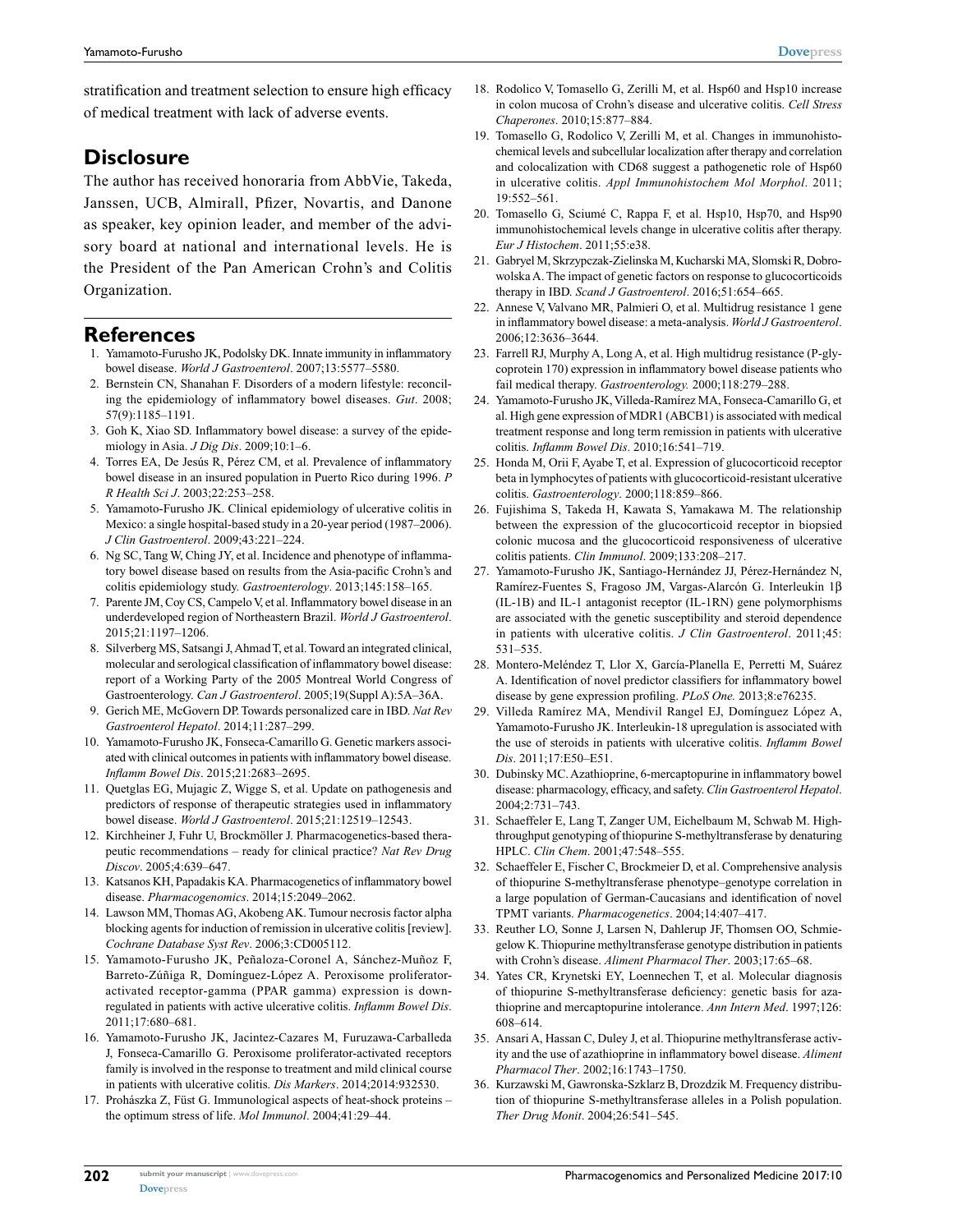- 37. Kubota T, Chiba K. Frequencies of thiopurine S-methyltransferase mutant alleles (TPMT\*2, \*3A, \*3B and \*3C) in 151 healthy Japanese subjects and the inheritance of TPMT\*3C in the family of a propositus. *Br J Clin Pharmacol*. 2001;51:475–477.
- 38. Ameyaw MM, Collie-Duguid ES, Powrie RH, Ofori-Adjei D, McLeod HL. Thiopurine methyltransferase alleles in British and Ghanaian populations. *Hum Mol Genet*. 1999;8:367–370.
- 39. Heap GA, Weedon MN, Bewshea CM, et al. HLA-DQA1-HLA-DRB1 variants confer susceptibility to pancreatitis induced by thiopurine immunosuppressants. *Nat Genet*. 2014;46:1131–1134.
- 40. Lennard L. TPMT in the treatment of Crohn's disease with azathioprine. *Gut*. 2002;51:143–146.
- 41. Dubinsky MC, Lamothe S, Yang HY, et al. Pharmacogenomics and metabolite measurement for 6-mercaptopurine therapy in inflammatory bowel disease. *Gastroenterology*. 2000;118:705–713.
- 42. Weinshilboum RM, Sladek SL. Mercaptopurine pharmacogenetics: monogenic inheritance of erythrocyte thiopurine methyltransferase activity. *Am J Hum Genet*. 1980;32:651–662.
- 43.Moon W, Loftus EV Jr. Review article: recent advances in pharmacogenetics and pharmacokinetics for safe and effective thiopurine therapy in inflammatory bowel disease. *Aliment Pharmacol Ther*. Epub 2016 Feb 14.
- 44. Fong SC, Blaker PA, Arenas-Hernandez M, Marinaki AM, Sanderson JD. Getting the best out of thiopurine therapy: thiopurine S-methyltransferase and beyond. *Biomark Med*. 2015;9:51–65.
- 45. Stocco G, Pelin M, Franca R, et al. Pharmacogenetics of azathioprine in inflammatory bowel disease: a role for glutathione-S-transferase? *World J Gastroenterol*. 2014;20:3534–3541.
- 46. Stocco G, Martelossi S, Barabino A, et al. Glutathione-S-transferase genotypes and the adverse effects of azathioprine in young patients with inflammatory bowel disease. *Inflamm Bowel Dis*. 2007;13:57–64.
- 47. Dervieux T, Boulieu R. Simultaneous determination of 6-thioguanine and methyl 6-mercaptopurine nucleotides of azathioprine in red blood cells by HPLC. *Clin Chem*. 1998;44:551–555.
- 48. Stocco G, Cuzzoni E, De Iudicibus S, et al. Deletion of glutathione-S-transferase M1 reduces azathioprine metabolite concentrations in young patients with inflammatory bowel disease. *J Clin Gastroenterol*. 2014;48:43–51.
- 49. Dubinsky MC, Lamothe S, Yang HY, et al. Pharmacogenomics and metabolite measurement for 6-mercaptopurine therapy in inflammatory bowel disease. *Gastroenterology*. 2000;118:705–713.
- 50. Osterman MT, Kundu R, Lichtenstein GR, Lewis JD. Association of 6-thioguanine nucleotide levels and inflammatory bowel disease activity: a meta-analysis. *Gastroenterology*. 2006;130:1047–1053.
- 51. Hindorf U, Lindqvist M, Hildebrand H, Fagerberg U, Almer S. Adverse events leading to modification of therapy in a large cohort of patients with inflammatory bowel disease. *Aliment Pharmacol Ther*. 2006;24:331–342.
- 52. Yarur AJ, Abreu MT, Deshpande AR, Kerman DH, Sussman DA. Therapeutic drug monitoring in patients with inflammatory bowel disease. *World J Gastroenterol*. 2014;20:3475–3484.
- 53. Prieto-Pérez R, Almoguera B, Cabaleiro T, Hakonarson H, Abad-Santos F. Association between genetic polymorphisms and response to anti-TNFs in patients with inflammatory bowel disease. *Int J Mol Sci*. 2016;17:225.
- 54. Hlavaty T, Pierik M, Henckaerts L, et al. Polymorphisms in apoptosis genes predict response to infliximab therapy in luminal and fistulizing Crohn's disease. *Aliment Pharmacol Ther*. 2005;22:613–626.
- 55. Moroi R, Endo K, Kinouchi Y, et al. FCGR3A-158 polymorphism influences the biological response to infliximab in Crohn's disease through affecting the ADCC activity. *Immunogenetics*. 2013;65:265–271.
- 56. Koder S, Repnik K, Ferkolj I, et al. Genetic polymorphism in ATG16l1 gene influences the response to adalimumab in Crohn's disease patients. *Pharmacogenomics*. 2015;16:191–204.
- 57. Jürgens M, Laubender RP, Hartl F, et al. Disease activity, ANCA, and IL23R genotype status determine early response to infliximab in patients with ulcerative colitis. *Am J Gastroenterol*. 2010;105:1811–1819.
- 58. Bank S, Andersen PS, Burisch J, et al. Associations between functional polymorphisms in the NFB signaling pathway and response to anti-TNF treatment in Danish patients with inflammatory bowel disease. *Pharmacogenom J*. 2014;14:526–534.
- 59. Fujino S, Andoh A, Bamba S, et al. Increased expression of interleukin 17 in inflammatory bowel disease. *Gut*. 2013;52:65–70.
- 60. Afif W, Loftus EV Jr, Faubion WA, et al. Clinical utility of measuring infliximab and human anti-chimeric antibody concentrations in patients with inflammatory bowel disease. *Am J Gastroenterol*. 2010;105:1133–1139.
- 61. Bortlik M, Duricova D, Malickova K, et al. Infliximab trough levels may predict sustained response to infliximab in patients with Crohn's disease. *J Crohns Colitis*. 2013;7:736–743.
- 62. Van Moerkercke W, Ackaert C, Compernolle G, et al. High infliximab trough levels are associated with mucosal healing in Crohn's disease. *Gastroenterology*. 2010;138:S60.
- 63. Baert F, Noman M, Vermeire S, et al. Influence of immunogenicity on the long-term efficacy of infliximab in Crohn's disease. *N Engl J Med*. 2003;348:601–608.
- 64. Roblin X, Marotte H, Rinaudo M, et al. Association between pharmacokinetics of adalimumab and mucosal healing in patients with inflammatory bowel diseases. *Clin Gastroenterol Hepatol*. 2014;12:80–84.
- 65. Yarur AJ, Jain A, Hauenstein SI, et al. Higher adalimumab levels are associated with histologic and endoscopic remission in patients with Crohn's disease and ulcerative colitis. *Inflamm Bowel Dis*. 2016;22:409–415.
- 66. Seow CH, Newman A, Irwin SP, Steinhart AH, Silverberg MS, Greenberg GR. Trough serum infliximab: a predictive factor of clinical outcome for infliximab treatment in acute ulcerative colitis. *Gut*. 2010;59:49–54.
- 67. Karmiris K, Paintaud G, Noman M, et al. Influence of trough serum levels and immunogenicity on long-term outcome of adalimumab therapy in Crohn's disease. *Gastroenterology*. 2009;137: 1628–1640.
- 68. Nanda KS, Cheifetz AS, Moss AC. Impact of antibodies to infliximab on clinical outcomes and serum infliximab levels in patients with inflammatory bowel disease (IBD): a meta-analysis. *Am J Gastroenterol*. 2013;108:40–47.
- 69. Velayos FS, Sheibani S, Lockton S, et al. Prevalence of antibodies to adalimumab (ATA) and correlation between ATA and low serum drug concentration on CRP and clinical symptoms in a prospective sample of IBD patients. *Gastroenterology*. 2013;144:S91.
- 70. Tew GW, Hackney JA, Gibbons D, et al. Association between response to etrolizumab and expression of integrin  $\alpha$ E and granzyme A in colon biopsies of patients with ulcerative colitis. *Gastroenterology*. 2016;150:477–487.
- 71. Swidsinski A, Ladhoff A, Pernthaler A, et al. Mucosal flora in inflammatory bowel disease. *Gastroenterology*. 2002;122:44–54.
- 72. Philpott DJ, Girardin SE. Crohn's disease-associated Nod2 mutants reduce IL10 transcription. *Nat Immunol*. 2009;10:455–457.
- 73. Frank DN, Robertson CE, Hamm CM, et al. Disease phenotype and genotype are associated with shifts in intestinal-associated microbiota in inflammatory bowel diseases. *Inflamm Bowel Dis*. 2011;17: 179–184.
- 74. Rausch P, Rehman A, Kunzel S, et al. Colonic mucosa-associated microbiota is influenced by an interaction of Crohn disease and FUT2 (secretor) genotype. *Proc Natl Acad Sci U S A*. 2011;108: 19030–19035.
- 75. Lupp C, Robertson ML, Wickham ME, et al. Host-mediated inflammation disrupts the intestinal microbiota and promotes the overgrowth of Enterobacteriaceae. *Cell Host Microbe*. 2007;2: 119–129.
- 76. Darfeuille-Michaud A, Boudeau J, Bulois P, et al. High prevalence of adherent-invasive Escherichia coli associated with ileal mucosa in Crohn's disease. *Gastroenterology*. 2004;127:412–421.